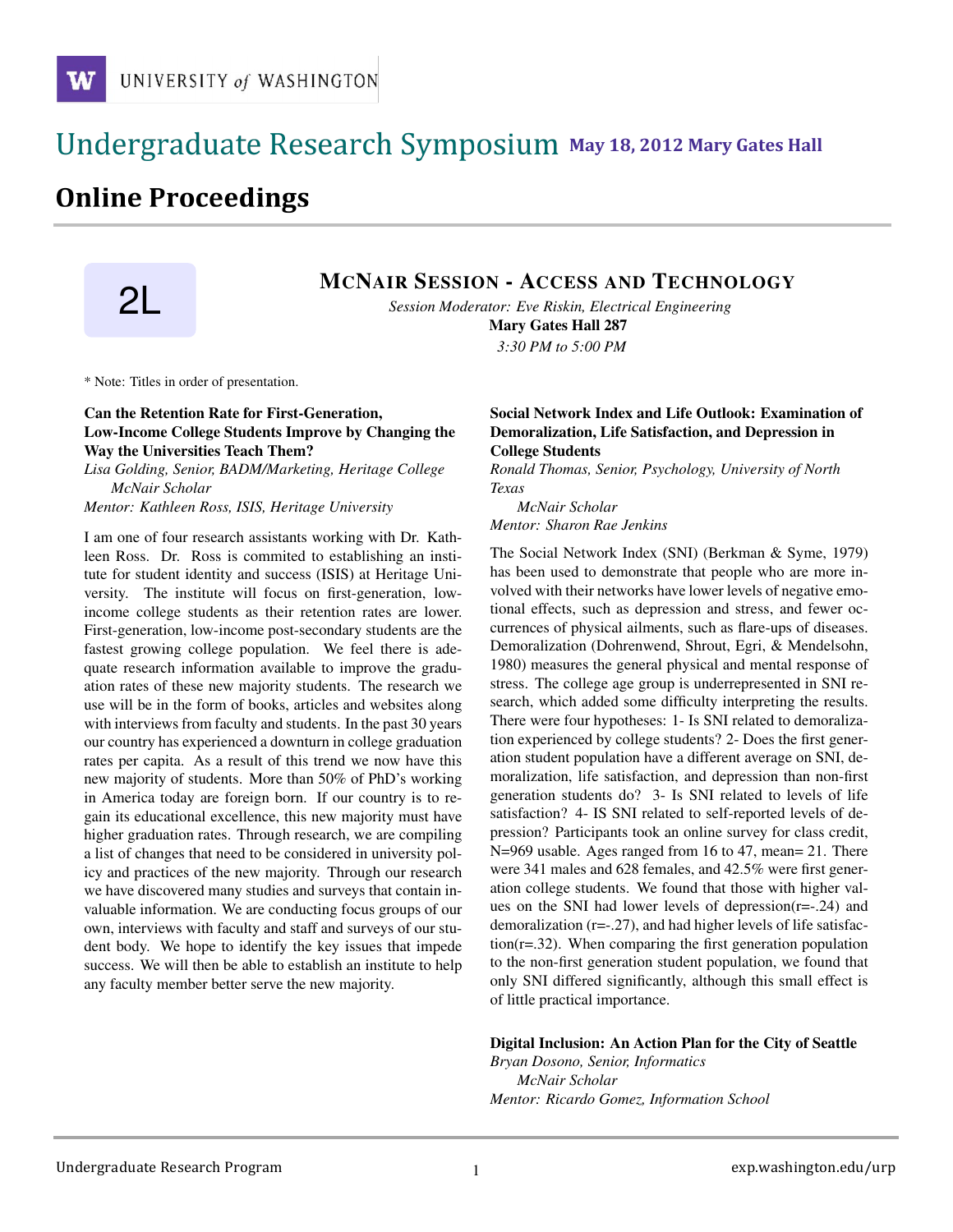Digital inclusion is the ability of individuals and groups to access and use information and communication technologies. Despite the City of Seattle being home to a thriving technology sector, many disadvantaged and underserved residents are excluded from participating in its digital economy. This negatively impacts their ability to find jobs, succeed in education, and access vital services and information. High-tech cities like San Francisco, Philadelphia, and Chicago already have digital inclusion plans adopted by their municipal government, whereas the City of Seattle has yet to create its own. This research extends the University of Washington Technology & Social Change Group's framework for building digitally inclusive communities to create a digital inclusion plan for the City of Seattle. This project involves reviewing literature on existing municipal plans, interviewing relevant city officials, evaluating metrics of success, and inquiring how a municipal plan intersects with state and federal strategies. The developed plan will be presented to the Mayor and City Council for hopeful adoption and to offer improved direction for citywide businesses and institutions to fully participate in the City of Seattle's 21st century digital economy.

#### Home Monitoring for Parental Control

*Jorge Sosa, Junior, Electrical Engineering, St. Mary's University*

*Presidential Scholar Mentor: Wenbin Luo, St. Mary's University*

Preventing a child from accessing a self-defense weapon in the parents closet when home alone is difficult if the parent does not even know that the child has tried to acquire it. Designing a home monitoring system that can alert parents when children access restricted areas around the home even when they are away from the home could help prevent the child from harming himself or others. To achieve this goal, an Internet connected microcontroller and sensors were used in congruence to detect the presence of a child in a restricted room. The system consists of an Arduino microcontroller connected to a PIR(passive infrared) sensor that could detect when there was motion. Using an internet connection, the microcontroller can send a twitter post to a dedicated twitter account. The twitter account can be linked to a smart phone and alert parents even when they are not around the house. A smart phone could be configured to automatically retrieve the post within minutes of the child's breaching into the restricted area, notifying parents of the breach. A system like this would be a great way to monitor a child's activities at home and help parents control what their child is doing.

#### Use and Allocation of Colors in Display Design

*Alma Emadi, Senior, Industrial Engineering, Mathematics NASA Space Grant Scholar, Presidential Scholar Mentor: Magnus Feil, School of Art/Division of Design*

Displays in general are designed objects meant for communication and notification. The display design has become even more important as the necessity of such information communication increases, such as displays used in control rooms and in manufacturing systems. The ineffectiveness of such displays can lead the operator to make costly errors. While there have been many advancements in the physical configuration of displays, the use of color in designing such objects has not been studied excessively. Moreover, with regards to the selection of colors and allocating them on the display, no general solution exists.This research will place an emphasis on finding a methodology for the use and allocation of colors in display design and will be an innovative contribution to the field of display design and, more generally, human factors engineering. Our research question is divided into two parts: determining if incorporating colors into displays is effective in reducing recognition time and increasing accuracy of signals, and, investigating how colors should be allocated, as well as successful methods of color-coding. Our research hypothesis is that use of colors will yield higher accuracy rate and lower detection time; however, we will weight accuracy more strongly than speed. In that matter, we believe that using colors as an additional tag of data will improve both priorities. The form of this study would be similar to a simulation game. We have designed a display using a simulation program called NetLogo. The display has multiple elements. It is programed in a way that would automatically simulate a thermodynamic reaction when activated. Human subjects will be used to detect the signals in a timely manner and respond to prompts appearing on the screen. The simulation game will record the time and accuracy of the responses. These data will be analyzed and conclusions will be drawn.

### The Relationship of Young's Modulus to Porosity in 3DP Stoneware Ceramic: A Complete Analysis

*Alexandra Patricia Kanoelehua (Alex) Gramling, Senior, Mechanical Engineering McNair Scholar Mentor: Mark Ganter, Mechanical Engineering*

*Mentor: Grant Marchelli, Mechanical Engineering*

Three dimensional printing (3DP), a subfield of additive manufacturing, has experienced many novel advancements by way of innovative material development over the past few years. With the recent expansion in capability, information regarding the mechanical integrity of these new material systems is generally lacking. In an effort to fill this informational void, the present study examined the relationship between Young's modulus and porosity in 3DP stoneware ceramic test specimens. During this experiment, the ceramic specimens or "pucks" were printed using a three dimensional powder printer and measurements of height and diameter were taken to map the variation in subsequent kiln firing operations. The pucks were kiln sintered according to a predetermined